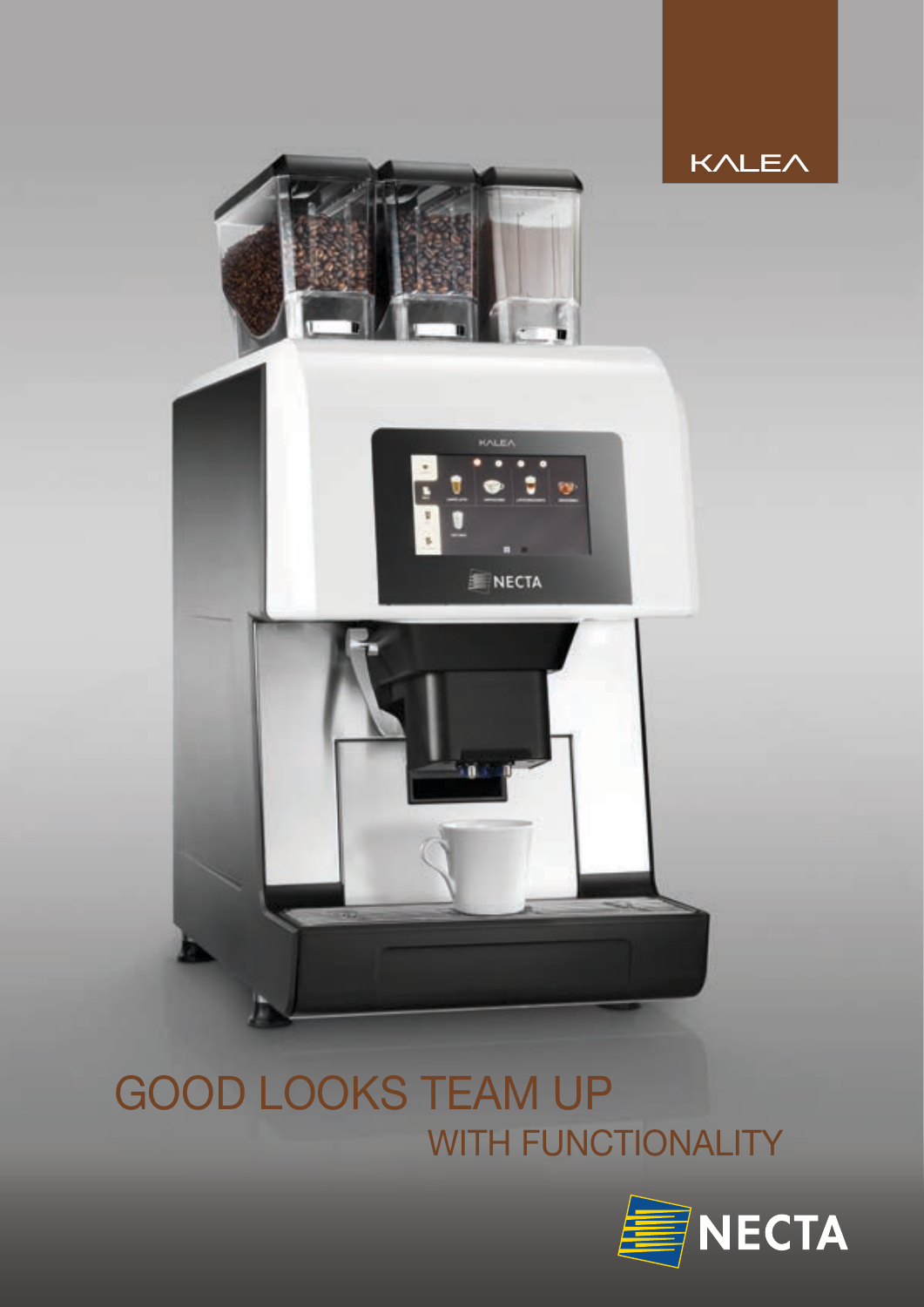# KALEA: GOOD LOOKS TEAM UP WITH FUNCTIONALITY

#### User-friendly

KALEA is easy to use, by staff and in selfservice mode. Just a touch, and anybody can get a high quality drink.





#### Wide offer

KALEA offers both quality espresso and regular coffee based drinks combined with fresh milk. You also have the option to deliver up to 12 oz drinks.



## **Authenticity**

KALEA uses cutting edge technology together with the heritage of Italian espresso, taste and culture. A unique pleasure which enraptures, sip after sip.



## **Customization**

KALEA enables the creation of a personal customized coffee menu. A taste feast which satisfies the most demanding customers.



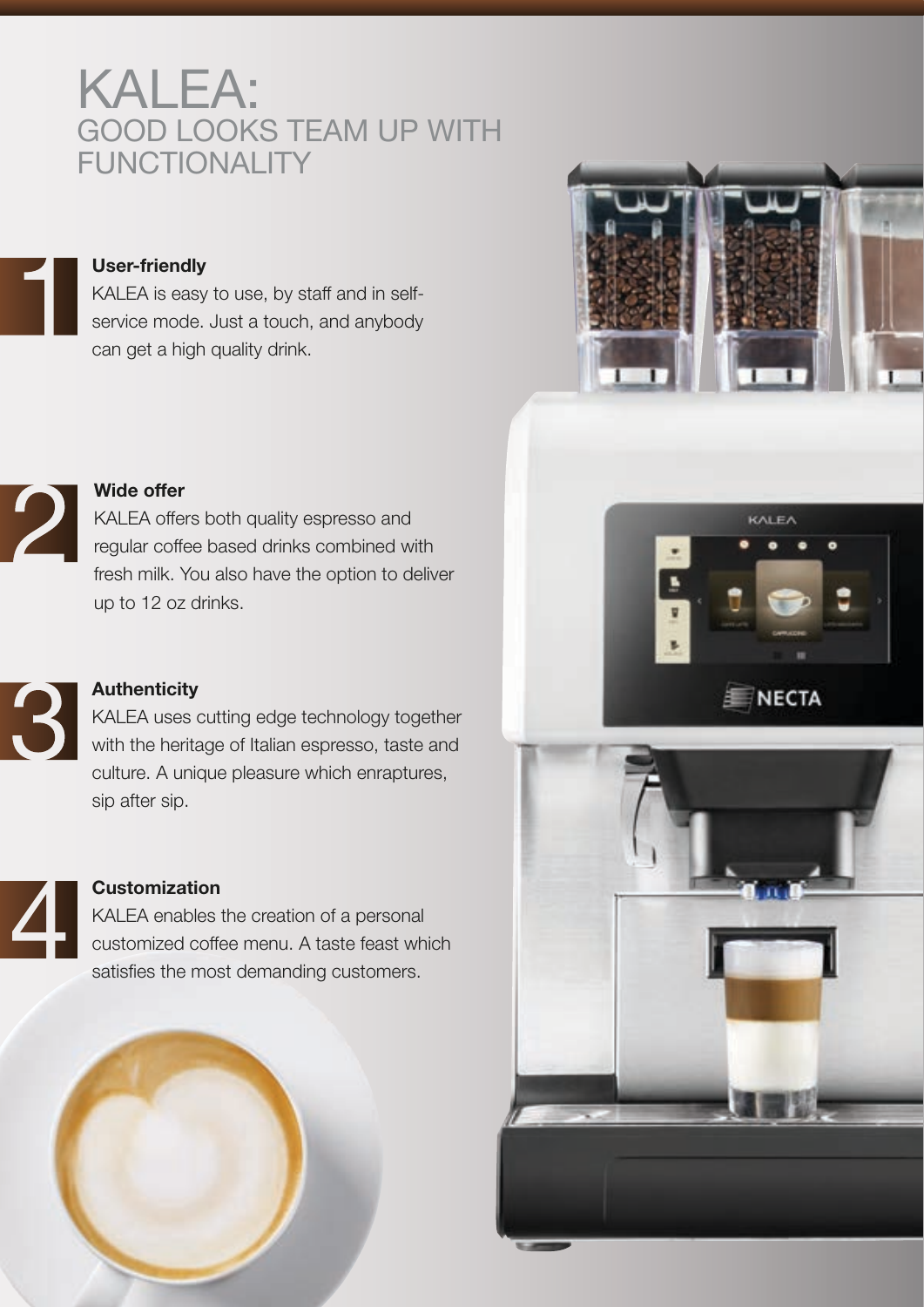

KALEA 2 ES  $+1$  IN



Z4000 Espresso brewer from 7 to 14 g Double nozzle for coffee

- 2 Coffee beans hoppers (1200 g each)
- $\ell$  1 Soluble milk canister (750 g) or chocolate (1800 g)
- Ground coffee inlet
- $\mathcal O$  7 inch touchscreen
- **Personal customised coffee menu with** unlimited drinks
- $\mathcal O$  Hot water wand available as an option
- $\mathcal O$  Possibility to drain the liquid waste to the mains
- **O** Stop function
- Ability to upload videos and images via USB
- **O** On screen guided cleaning processes
- Espresso boiler: 0.8 L / 2900 W
- Recommended daily drinks: 150 coffees

KALEA 2 ES  $+1$  IN + Fresh milk

Z4000 Espresso brewer from 7 to 14 g Double nozzle for coffee

- 2 Coffee beans hoppers (1200 g each)
- $O$  1 Chocolate canister (1800 g)
- Automatic frother for fresh milk
- **C** Ground coffee inlet
- **0** 7 inch touchscreen
- $\mathcal O$  Personal customised coffee menu with unlimited drinks
- $\mathcal O$  Hot water wand available as an option
- $\mathcal O$  Possibility to drain the liquid waste to the mains
- $\mathcal O$  Stop function
- Ability to upload videos and images via USB
- $\mathcal O$  On screen guided cleaning processes
- Espresso boiler: 0.8 L / 2900 W
- $\bullet$  Steam boiler: 0.8 L / 2900 W
- **C** Recommended daily drinks: 150 coffees